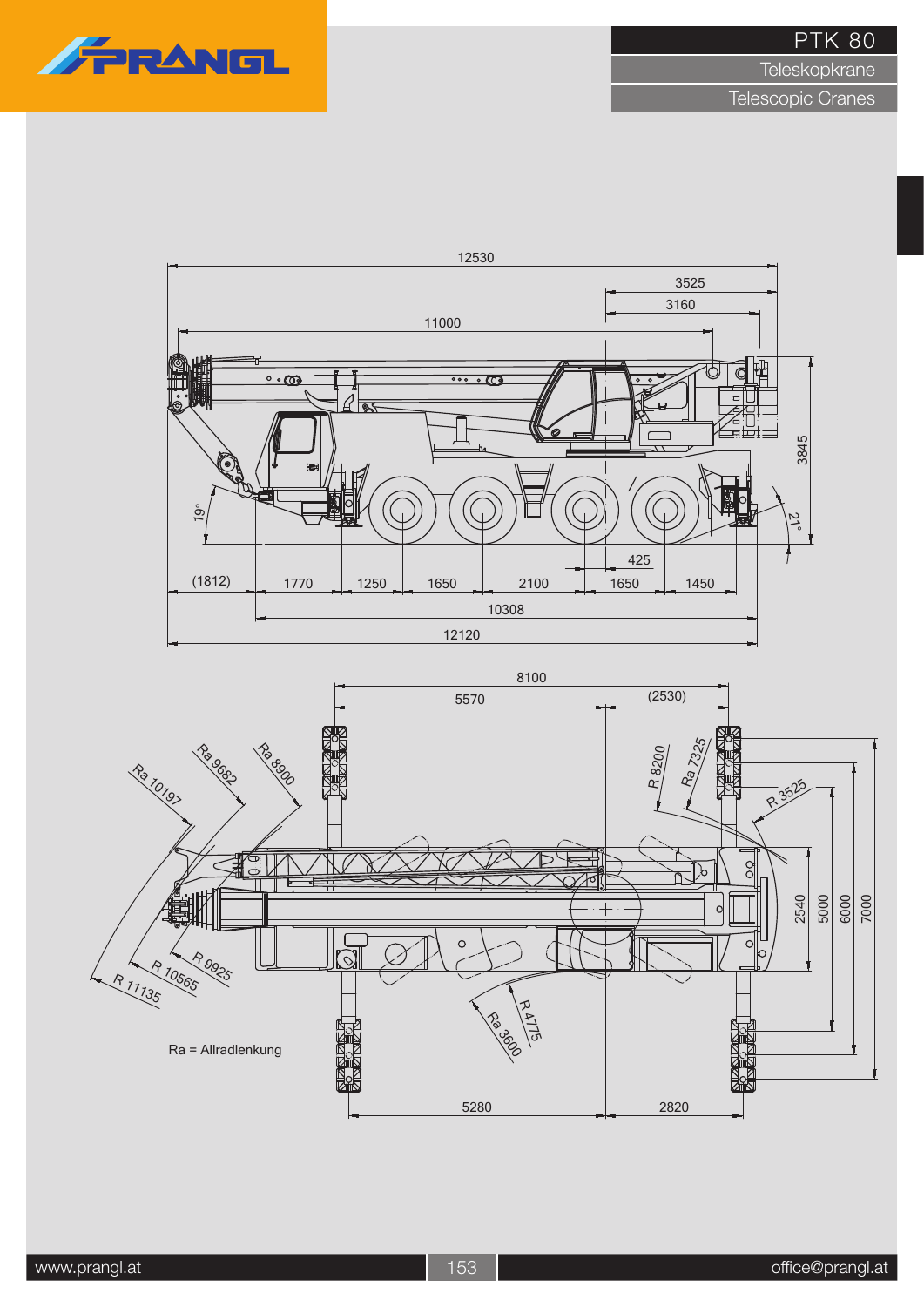**Teleskopkrane** 

Telescopic Cranes



FRANE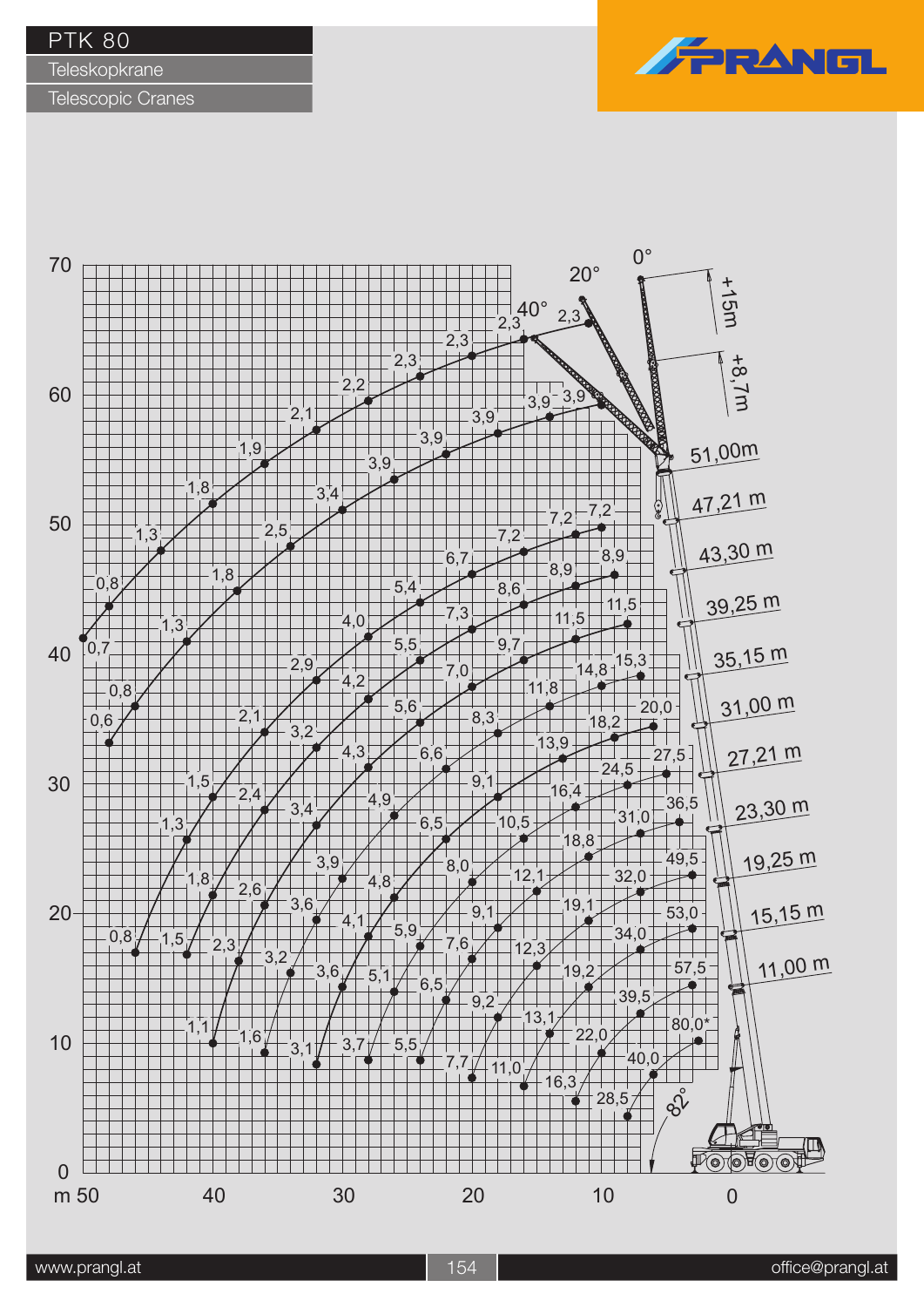

Teleskopkrane

Telescopic Cranes

|                |          |       |       | 屋     | k or  |         |       |             |                | EN      |                |                |
|----------------|----------|-------|-------|-------|-------|---------|-------|-------------|----------------|---------|----------------|----------------|
|                | $11-51m$ |       |       | 19,3t |       | 8,1x7m  |       | $360^\circ$ |                |         | 13000          |                |
|                |          |       |       |       |       |         |       |             |                |         |                |                |
| m              | 11       | 15,15 | 19,25 | 23,3  | 27,21 | 31      | 35,15 | 39,25       | 43,3           | 47,21   | 51             | m              |
| 2,5            | $80,0*$  |       |       |       |       |         |       |             |                |         |                | 2,5            |
| 3              | 68       | 57,5  | 53    | 49,5  |       |         |       |             |                |         |                | 3              |
| $\overline{4}$ | 53,5     | 50,5  | 47    | 44    | 36,5  |         |       |             |                |         |                | $\sqrt{4}$     |
| $\overline{5}$ | 46       | 44,5  | 41,5  | 39    | 35    | 27,5    |       |             |                |         |                | $\overline{5}$ |
| $\,6$          | 40       | 39,5  | 38    | 35    | 33,5  | 26,5    | 20    |             |                |         |                | $\,$ 6 $\,$    |
| $\overline{7}$ | 34,5     | 34,5  | 34    | 32    | 31    | 25,5    | 19,7  | 15,3        |                |         |                | $\overline{7}$ |
| $\,8\,$        | 28,5     | 30    | 30    | 28,5  | 28    | 24,5    | 19,3  | 15,3        | 11,5           |         |                | $\,8\,$        |
| $\overline{9}$ |          | 25,5  | 25,5  | 25    | 24    | 23      | 18,2  | 15,1        | 11,5           | 8,9     |                | $\overline{9}$ |
| 10             |          | 22    | 22    | 22,5  | 21    | 20,5    | 17,1  | 14,8        | 11,5           | 8,9     | 7,2            | 10             |
| 11             |          | 18,8  | 19,2  | 19,1  | 18,8  | 18,4    | 16    | 14          | 11,5           | 8,9     | 7,2            | 11             |
| 12             |          | 16,3  | 16,7  | 16,6  | 17,2  | 16,4    | 15    | 13,3        | 11,5           | 8,9     | 7,2            | 12             |
| 13             |          |       | 14,7  | 14,8  | 15,2  | 14,7    | 13,9  | 12,5        | 11,2           | 8,9     | 7,2            | 13             |
| 14             |          |       | 13,1  | 13,7  | 13,5  | 13,1    | 12,6  | 11,8        | 10,8           | 8,9     | 7,2            | 14             |
| 15             |          |       | 11,9  | 12,3  | 12,1  | 11,7    | 11,4  | 11          | 10,3           | 8,9     | 7,2            | 15             |
| 16             |          |       | 11    | 11,1  | 11    | 10,5    | 10,5  | 10,1        | 9,7            | 8,6     | 7,2            | 16             |
| 18             |          |       |       | 9,2   | 9,1   | 8,8     | 9,1   | 8,3         | 8,4            | $\,8\,$ | 7,2            | 18             |
| 20             |          |       |       | 7,7   | 7,6   | $\,8\,$ | 7,6   | 7,1         | $\overline{7}$ | 7,3     | 6,7            | 20             |
| 22             |          |       |       |       | 6,5   | 6,8     | 6,5   | 6,6         | 6,1            | 6,1     | 6,3            | 22             |
| 24             |          |       |       |       | 5,5   | 5,9     | 5,5   | 5,7         | 5,6            | 5,5     | 5,4            | 24             |
| 26             |          |       |       |       |       | 5,1     | 4,8   | 4,9         | 5              | 4,9     | 4,6            | 26             |
| 28             |          |       |       |       |       | 3,7     | 4,1   | 4,3         | 4,3            | 4,2     | $\overline{4}$ | 28             |
| 30             |          |       |       |       |       |         | 3,6   | 3,9         | 3,8            | 3,7     | 3,4            | 30             |
| 32             |          |       |       |       |       |         | 3,1   | 3,6         | 3,4            | 3,2     | 2,9            | 32             |
| 34             |          |       |       |       |       |         |       | 3,2         | 3              | 2,8     | 2,5            | 34             |
| 36             |          |       |       |       |       |         |       | 1,6         | 2,6            | 2,4     | 2,1            | 36             |
| 38             |          |       |       |       |       |         |       |             | 2,3            | 2,1     | 1,8            | 38             |
| 40             |          |       |       |       |       |         |       |             | 1,1            | 1,8     | 1,5            | 40             |
| 42             |          |       |       |       |       |         |       |             |                | 1,5     | 1,3            | 42             |
| 44             |          |       |       |       |       |         |       |             |                |         | $\mathbf{1}$   | 44             |
| 46             |          |       |       |       |       |         |       |             |                |         | 0,8            | 46             |

\* nach hinten / over rear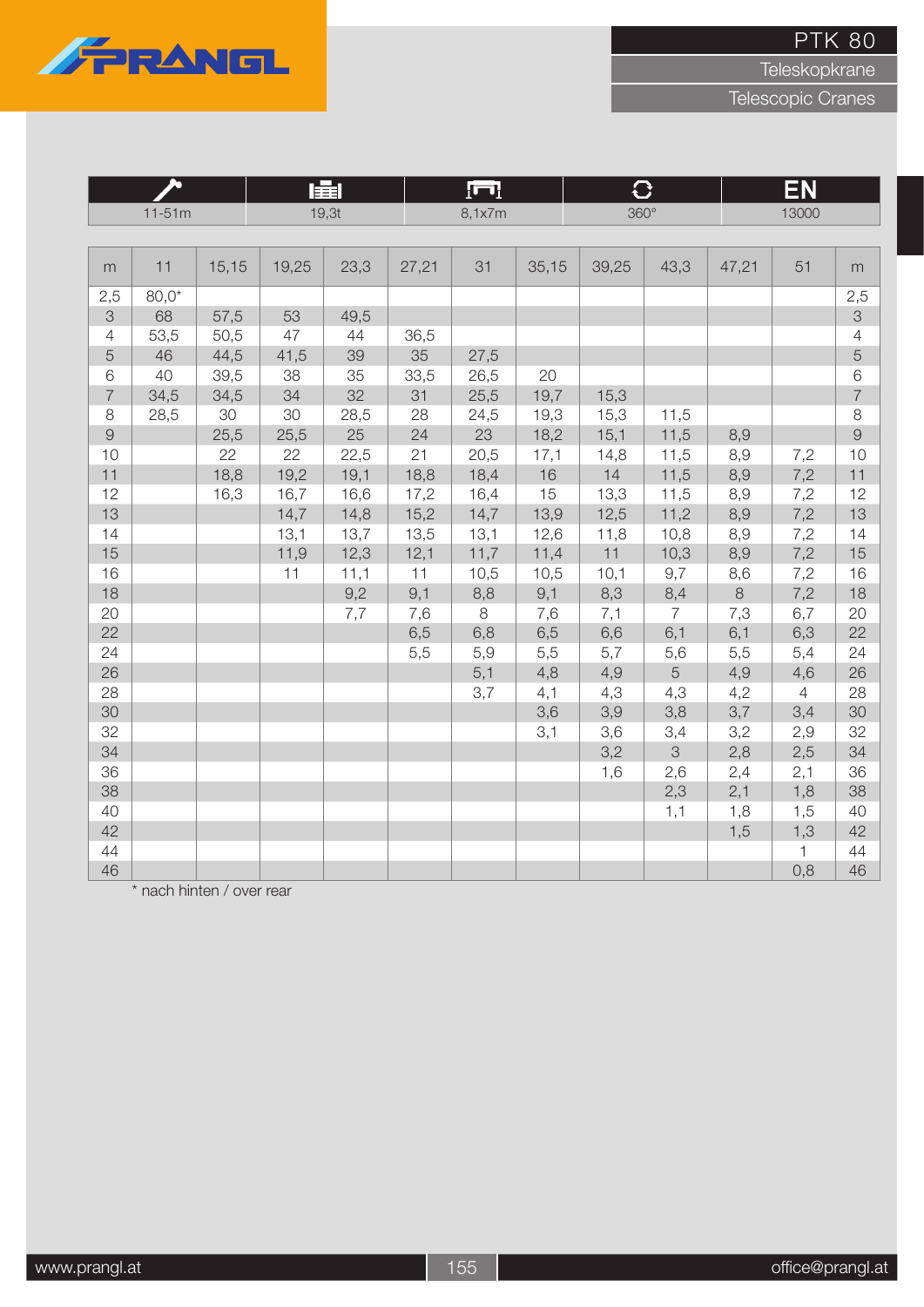Teleskopkrane

Telescopic Cranes



|                |          |       |                | ≢          | ĮП             |        | O              |                | EN    |              |       |                |
|----------------|----------|-------|----------------|------------|----------------|--------|----------------|----------------|-------|--------------|-------|----------------|
|                | $11-51m$ |       |                | 6,8t       |                | 8,1x7m |                | $360^\circ$    |       |              | 13000 |                |
|                |          |       |                |            |                |        |                |                |       |              |       |                |
| m              | 11       | 15,15 | 19,25          | 23,3       | 27,21          | 31     | 35,15          | 39,25          | 43,3  | 47,21        | 51    | m              |
| 2,5            | $75*$    |       |                |            |                |        |                |                |       |              |       | 2,5            |
| 3              | 68       | 56,5  | 53             | 49,5       |                |        |                |                |       |              |       | $\mathcal{S}$  |
| $\overline{4}$ | 53,5     | 49,5  | 47             | 44         | 36,5           |        |                |                |       |              |       | 4              |
| $\sqrt{5}$     | 44       | 43    | 40,5           | 36,5       | 35             | 27,5   |                |                |       |              |       | $\overline{5}$ |
| 6              | 36       | 32    | 31             | 29         | 27,5           | 26,5   | 20             |                |       |              |       | $\,$ 6 $\,$    |
| $\overline{7}$ | 26,5     | 25,5  | 25             | 24,5       | 24             | 22     | 19,7           | 15,3           |       |              |       | $\overline{7}$ |
| 8              | 20,5     | 22    | 21,5           | 21,5       | 20             | 18,5   | 17,2           | 15,3           | 11,5  |              |       | $\,8\,$        |
| $\Theta$       |          | 17,7  | 18,3           | 18,3       | 17,2           | 15,9   | 14,7           | 14             | 11,5  | 8,9          |       | $\overline{9}$ |
| 10             |          | 14,7  | 15,7           | 15,8       | 14,9           | 13,8   | 13,8           | 12,2           | 11,5  | 8,9          | 7,2   | 10             |
| 11             |          | 12,7  | 13,4           | 13,5       | 13,1           | 12,6   | 12,2           | 10,9           | 10,5  | 8,9          | 7,2   | 11             |
| 12             |          | 10,9  | 11,5           | 11,7       | 11,5           | 11,7   | 10,8           | 10,3           | 9,5   | 8,9          | 7,2   | 12             |
| 13             |          |       | 10,1           | 10,2       | 10             | 10,5   | 9,7            | 9,6            | 9,1   | 8,3          | 7,2   | 13             |
| 14             |          |       | 8,9            | $\hbox{9}$ | 8,8            | 9,3    | 8,7            | 8,7            | 8,5   | 8,1          | 7,2   | 14             |
| 15             |          |       | 7,9            | $\,8\,$    | 7,8            | 8,3    | 7,9            | $\,8\,$        | 7,8   | 7,3          | 6,8   | 15             |
| 16             |          |       | $\overline{7}$ | 7,5        | $\overline{7}$ | 7,4    | $\overline{7}$ | 7,6            | 7,1   | 6,7          | 6,1   | 16             |
| 18             |          |       |                | 6,1        | 5,6            | $6\,$  | 6,3            | 6,2            | $6\,$ | 5,5          | 5     | 18             |
| 20             |          |       |                | 5,1        | 4,5            | 5,1    | 5,2            | 5,1            | 4,9   | 4,6          | 4,1   | 20             |
| 22             |          |       |                |            | $\overline{4}$ | 4,4    | 4,3            | 4,2            | 4,1   | 3,8          | 3,3   | 22             |
| 24             |          |       |                |            | 3,6            | 3,7    | 3,6            | 3,5            | 3,3   | 3,1          | 2,7   | 24             |
| 26             |          |       |                |            |                | 3,1    | 3              | 2,9            | 2,8   | 2,5          | 2,2   | 26             |
| 28             |          |       |                |            |                | 1,5    | 2,5            | 2,4            | 2,3   | 2,1          | 1,7   | 28             |
| 30             |          |       |                |            |                |        | 2,1            | $\overline{2}$ | 1,9   | 1,6          | 1,4   | 30             |
| 32             |          |       |                |            |                |        | 1,2            | 1,7            | 1,5   | 1,3          | 1     | 32             |
| 34             |          |       |                |            |                |        |                | 1,4            | 1,2   | $\mathbf{1}$ |       | 34             |
| 36             |          |       |                |            |                |        |                |                | 0,9   |              |       | 36             |

\* nach hinten / over rear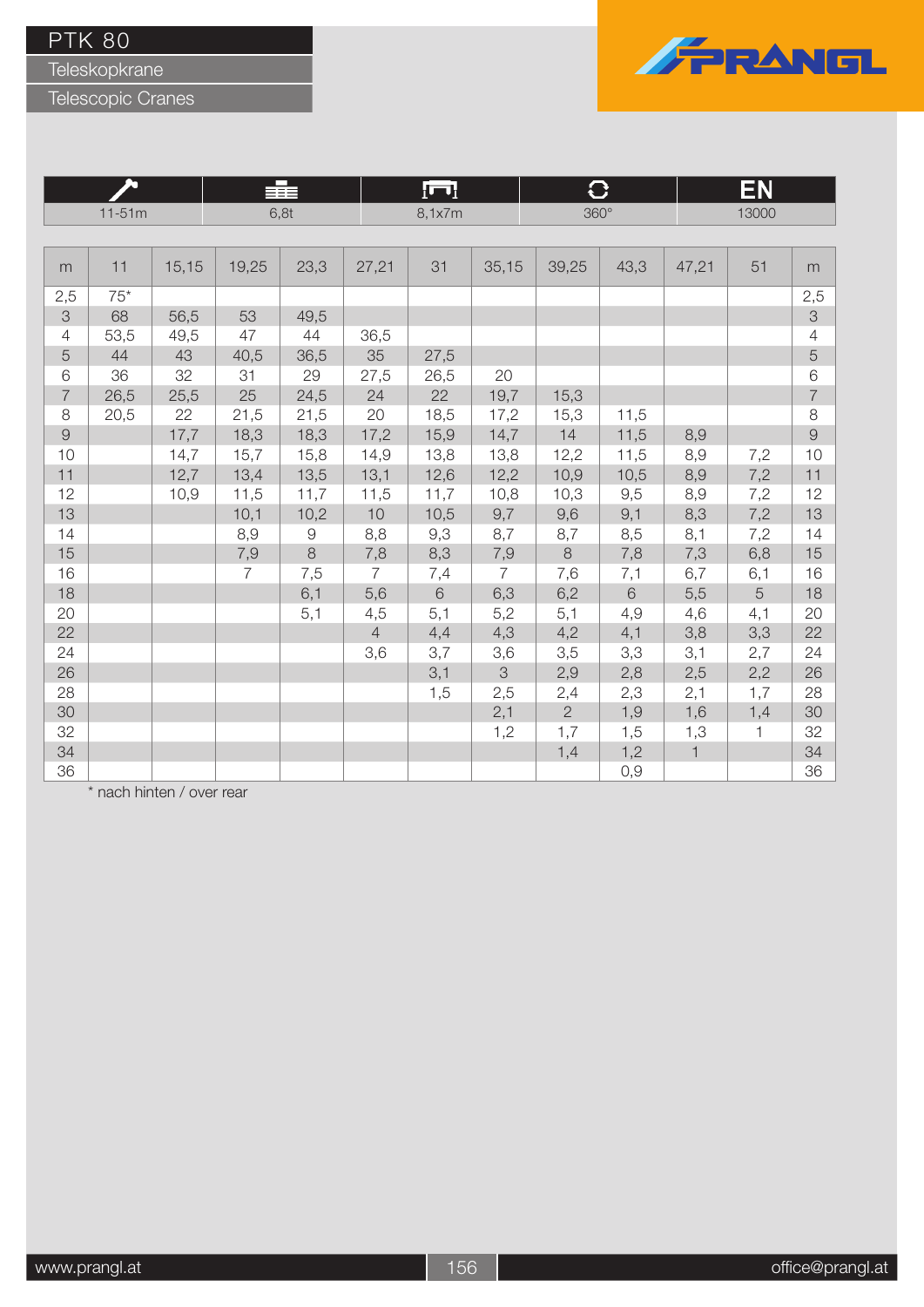

**Teleskopkrane** 

Telescopic Cranes

|    |             |                | RT                        |                | 肁l                 | l Gull       |              | $\overline{C}$  |                | EN                 |                |
|----|-------------|----------------|---------------------------|----------------|--------------------|--------------|--------------|-----------------|----------------|--------------------|----------------|
|    | 47,2-51m    |                | 8,7m                      |                | 19,3t              | 8,1x7m       |              | $360^\circ$     |                | 13000              |                |
|    |             |                |                           |                |                    |              |              |                 |                |                    |                |
| m  |             |                | 47,2                      |                |                    |              |              | 51              |                |                    | m              |
|    | $0^{\circ}$ | $0-20^\circ$   | $20 - 40^\circ$           | $*0-20^\circ$  | $*20 - 40^{\circ}$ | $0^{\circ}$  | $0-20^\circ$ | $20 - 40^\circ$ | $*0-20^\circ$  | $*20 - 40^{\circ}$ |                |
| 9  | 4,6         |                |                           |                |                    |              |              |                 |                |                    | $\overline{9}$ |
| 10 | 4,6         |                |                           |                |                    | 3,9          |              |                 |                |                    | 10             |
| 11 | 4,6         |                |                           |                |                    | 3,9          |              |                 |                |                    | 11             |
| 12 | 4,6         | 4,2            |                           | 2,7            |                    | 3,9          | 3,7          |                 | 2,7            |                    | 12             |
| 13 | 4,6         | 4,1            |                           | 2,6            |                    | 3,9          | 3,7          |                 | 2,6            |                    | 13             |
| 14 | 4,6         | $\overline{4}$ | 3,3                       | 2,5            | 1,9                | 3,9          | 3,7          |                 | 2,6            |                    | 14             |
| 15 | 4,6         | $\overline{4}$ | 3,3                       | 2,4            | 1,9                | 3,9          | 3,7          | 3,2             | 2,5            | 1,9                | 15             |
| 16 | 4,6         | 3,9            | 3,2                       | 2,4            | 1,9                | 3,9          | 3,7          | 3,2             | 2,4            | 1,9                | 16             |
| 18 | 4,6         | 3,8            | 3,2                       | 2,3            | 1,8                | 3,9          | 3,6          | 3,1             | 2,3            | 1,9                | 18             |
| 20 | 4,6         | 3,6            | 3,1                       | 2,2            | 1,8                | 3,9          | 3,5          | 3,1             | 2,2            | 1,8                | 20             |
| 22 | 4,5         | 3,5            | 3,1                       | 2,1            | 1,7                | 3,9          | 3,4          | 3               | 2,1            | 1,8                | 22             |
| 24 | 4,3         | 3,4            | $\ensuremath{\mathsf{3}}$ | $\overline{2}$ | 1,7                | 3,9          | 3,4          | $\mbox{3}$      | $\overline{2}$ | 1,7                | 24             |
| 26 | 4,1         | 3,3            | 3                         | 1,9            | 1,7                | 3,9          | 3,3          | 3               | 1,9            | 1,7                | 26             |
| 28 | 3,8         | 3,3            | $\mbox{3}$                | 1,8            | 1,7                | 3,8          | 3,2          | 2,9             | 1,9            | 1,7                | 28             |
| 30 | 3,5         | 3,2            | 3                         | 1,8            | 1,6                | 3,4          | 3,1          | 2,9             | 1,8            | 1,6                | 30             |
| 32 | 3,2         | 3,1            | 2,9                       | 1,7            | 1,6                | 2,9          | 2,9          | 2,9             | 1,8            | 1,6                | 32             |
| 34 | 2,8         | 2,8            | 2,9                       | 1,7            | 1,6                | 2,5          | 2,5          | 2,7             | 1,7            | 1,6                | 34             |
| 36 | 2,4         | 2,4            | 2,6                       | 1,6            | 1,6                | 2,2          | 2,2          | 2,3             | 1,7            | 1,6                | 36             |
| 38 | 2,1         | 2,1            | 2,2                       | 1,6            | 1,6                | 1,8          | 1,8          | $\overline{2}$  | 1,6            | 1,6                | 38             |
| 40 | 1,8         | 1,8            | 1,9                       | 1,5            | 1,5                | 1,5          | 1,5          | 1,7             | 1,5            | 1,6                | 40             |
| 42 | 1,5         | 1,5            |                           | 1,5            |                    | 1,3          | 1,3          | 1,4             | 1,3            | 1,4                | 42             |
| 44 | 1,3         | 1,3            |                           | 1,3            |                    | $\mathbf{1}$ | $\mathbf{1}$ |                 | $\mathbf{1}$   |                    | 44             |
| 46 | 1,1         | 1,1            |                           | 1,1            |                    | 0,8          | 0,8          |                 | 0,8            |                    | 46             |
| 48 | 0,9         | 0,9            |                           | 0,9            |                    | 0,6          | 0,6          |                 | 0,6            |                    | 48             |
| 50 | 0,7         |                |                           |                |                    |              |              |                 |                |                    | 50             |

\* unter Teillast wippbar / luffing under load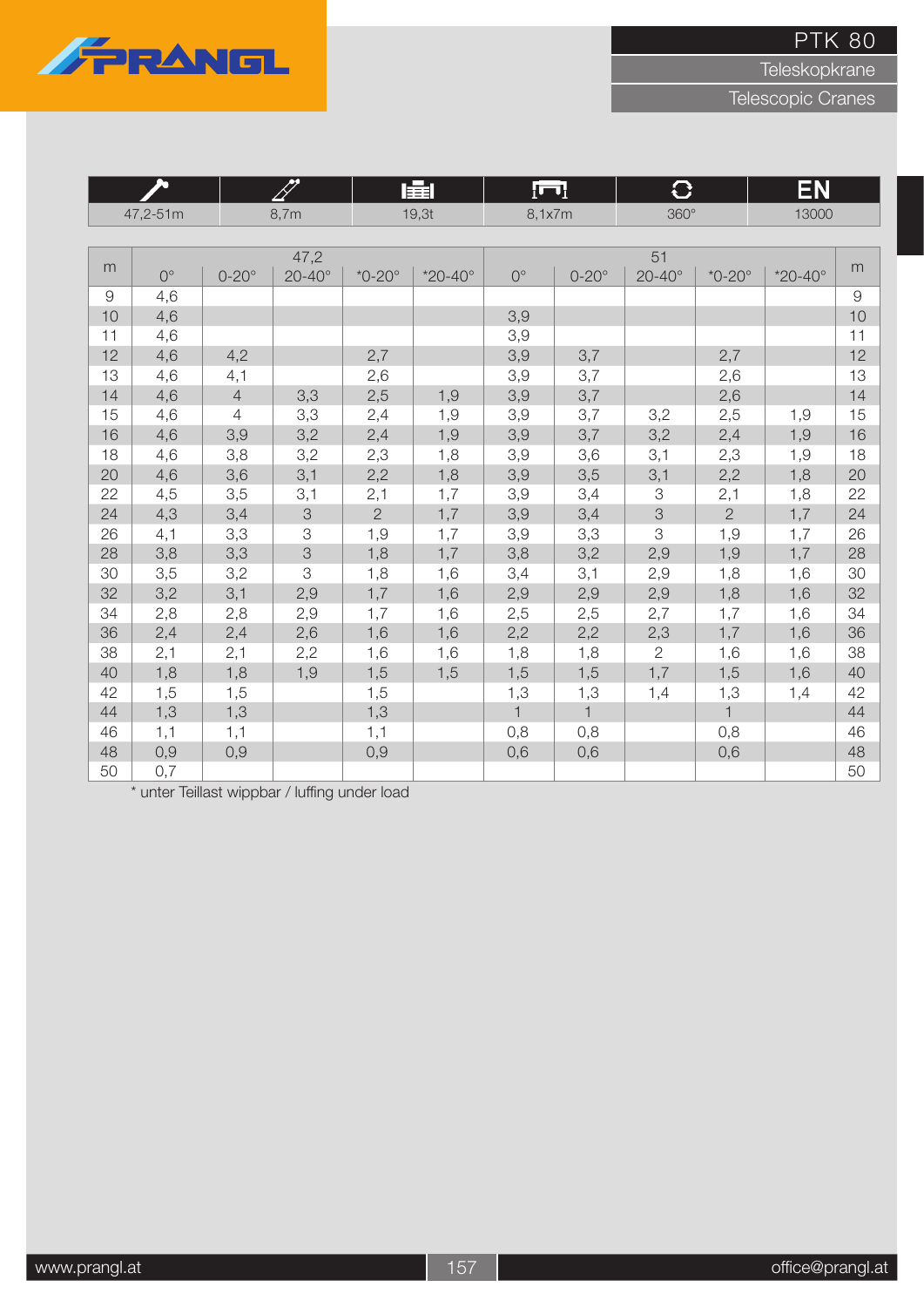**Teleskopkrane** 

Telescopic Cranes



|    |                |                |                 | 圉             |                    | <u>lu i</u>  |              | ₩               |               | EN                 |    |
|----|----------------|----------------|-----------------|---------------|--------------------|--------------|--------------|-----------------|---------------|--------------------|----|
|    | 47,2-51m       |                | 15m             |               | 19,3t              | 8,1x7m       |              | $360^\circ$     |               | 13000              |    |
|    |                |                |                 |               |                    |              |              |                 |               |                    |    |
|    |                |                | 47,2            |               |                    |              |              | 51              |               |                    |    |
| m  | $0^{\circ}$    | $0-20^\circ$   | $20 - 40^\circ$ | $*0-20^\circ$ | $*20 - 40^{\circ}$ | $0^{\circ}$  | $0-20^\circ$ | $20 - 40^\circ$ | $*0-20^\circ$ | $*20 - 40^{\circ}$ | m  |
| 10 | 2,7            |                |                 |               |                    |              |              |                 |               |                    | 10 |
| 11 | 2,7            |                |                 |               |                    | 2,3          |              |                 |               |                    | 11 |
| 12 | 2,7            |                |                 |               |                    | 2,3          |              |                 |               |                    | 12 |
| 13 | 2,7            |                |                 |               |                    | 2,3          |              |                 |               |                    | 13 |
| 14 | 2,7            |                |                 |               |                    | 2,3          |              |                 |               |                    | 14 |
| 15 | 2,7            | 2,3            |                 | 1,4           |                    | 2,3          |              |                 |               |                    | 15 |
| 16 | 2,7            | 2,2            |                 | 1,3           |                    | 2,3          | 2,2          |                 | 1,3           |                    | 16 |
| 18 | 2,7            | 2,1            |                 | 1,2           |                    | 2,3          | 2,1          |                 | 1,3           |                    | 18 |
| 20 | 2,6            | $\mathbf{2}$   | 1,7             | 1,2           | 0,9                | 2,3          | $\sqrt{2}$   | 1,6             | 1,2           | 0,9                | 20 |
| 22 | 2,6            | $\overline{2}$ | 1,6             | 1,1           | 0,9                | 2,3          | 1,9          | 1,6             | 1,1           | 0,9                | 22 |
| 24 | 2,5            | 1,9            | 1,6             | 1             | 0,8                | 2,3          | 1,9          | 1,6             | 1,1           | 0,8                | 24 |
| 26 | 2,4            | 1,8            | 1,6             | $\mathbf{1}$  | 0,8                | 2,3          | 1,8          | 1,6             | $\mathbf{1}$  | 0,8                | 26 |
| 28 | 2,3            | 1,8            | 1,5             | 0,9           | 0,8                | 2,2          | 1,8          | 1,5             | $\mathbf{1}$  | 0,8                | 28 |
| 30 | 2,2            | 1,7            | 1,5             | 0,9           | 0,8                | 2,2          | 1,7          | 1,5             | 0,9           | 0,8                | 30 |
| 32 | 2,1            | 1,7            | 1,5             | 0,9           | 0,8                | 2,1          | 1,7          | 1,5             | 0,9           | 0,8                | 32 |
| 34 | $\overline{2}$ | 1,7            | 1,5             | 0,8           | 0,7                | $\mathbf{2}$ | 1,6          | 1,5             | 0,9           | 0,7                | 34 |
| 36 | 1,9            | 1,6            | 1,5             | 0,8           | 0,7                | 1,9          | 1,6          | 1,5             | 0,8           | 0,7                | 36 |
| 38 | 1,9            | 1,6            | 1,5             | 0,8           | 0,7                | 1,9          | 1,6          | 1,4             | 0,8           | 0,7                | 38 |
| 40 | 1,8            | 1,6            | 1,4             | 0,7           | 0,7                | 1,8          | 1,5          | 1,4             | 0,8           | 0,7                | 40 |
| 42 | 1,7            | 1,5            | 1,4             | 0,7           | 0,7                | 1,5          | 1,5          | 1,4             | 0,7           | 0,7                | 42 |
| 44 | 1,5            | 1,5            | 1,4             | 0,7           | 0,7                | 1,3          | 1,3          | 1,4             | 0,7           | 0,7                | 44 |
| 46 | 1,3            | 1,3            | 1,4             | 0,7           | 0,7                | $\mathbf{1}$ | $\mathbf{1}$ | 1,3             | 0,7           | 0,7                | 46 |
| 48 | 1,1            | 1,1            |                 | 0,7           | 0,7                | 0,8          | 0,8          | $\mathbf{1}$    | 0,7           | 0,7                | 48 |
| 50 | 0,9            | 0,9            |                 | 0,6           |                    | 0,7          | 0,7          |                 | 0,7           |                    | 50 |
| 52 | 0,8            | 0,8            |                 | 0,6           |                    |              |              |                 |               |                    | 52 |

\* unter Teillast wippbar / luffing under load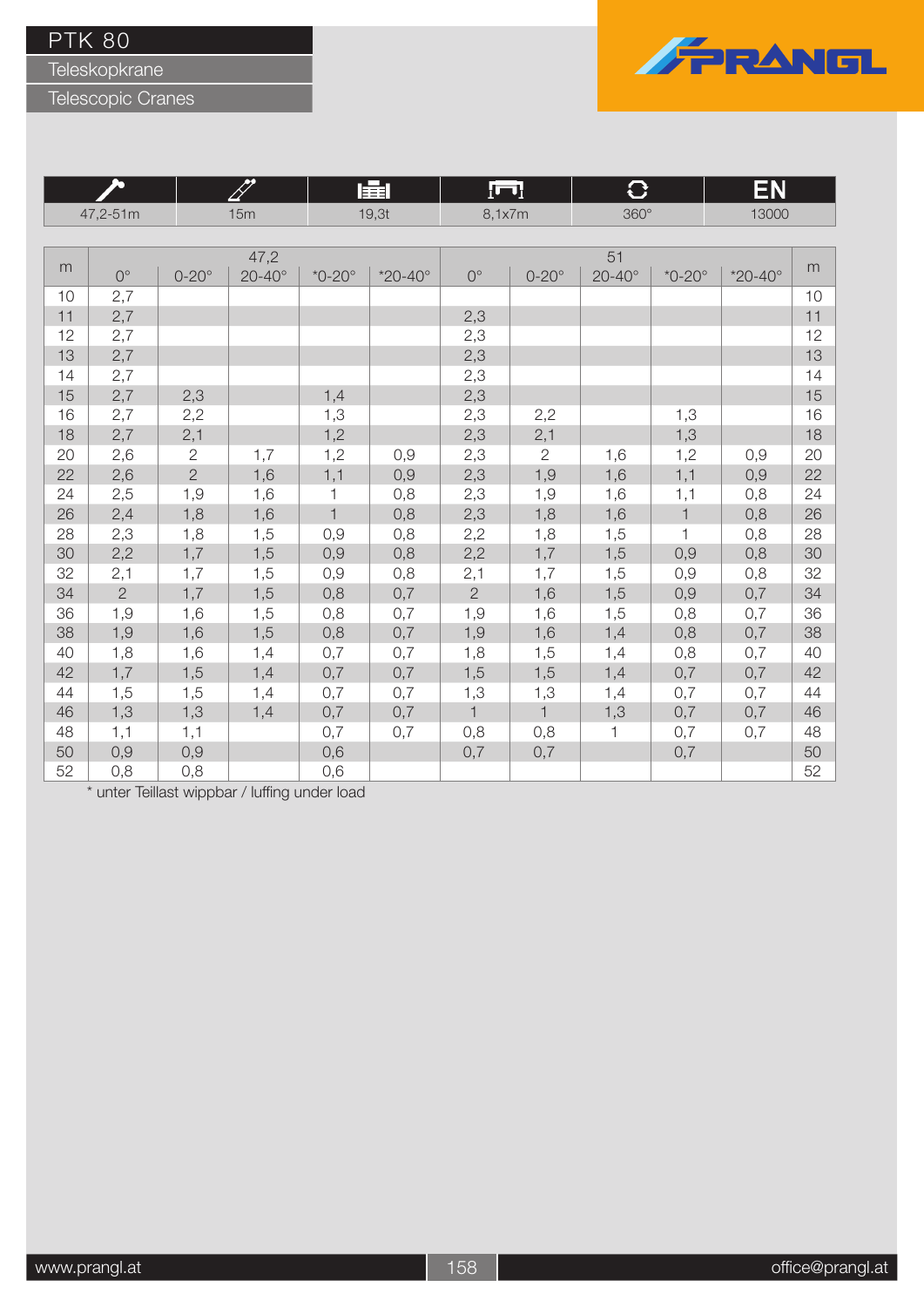

**Teleskopkrane** 

Telescopic Cranes

|               | <b>Po</b>      |                |                 | П<br>≣≣≣       |                    | luml        |              | $\bf C$         |                | EN                 |          |
|---------------|----------------|----------------|-----------------|----------------|--------------------|-------------|--------------|-----------------|----------------|--------------------|----------|
|               | 47,2-51m       |                | 8,7m            |                | 6,8t               | 8,1x7m      |              | $360^\circ$     |                | 13000              |          |
|               |                |                |                 |                |                    |             |              |                 |                |                    |          |
|               |                |                | 47,2            |                |                    |             |              | 51              |                |                    |          |
| m             | $0^{\circ}$    | $0-20^\circ$   | $20 - 40^\circ$ | $*0-20^\circ$  | $*20 - 40^{\circ}$ | $0^{\circ}$ | $0-20^\circ$ | $20 - 40^\circ$ | $*0-20^\circ$  | $*20 - 40^{\circ}$ | m        |
| $\mathcal{G}$ | 4,6            |                |                 |                |                    |             |              |                 |                |                    | $\Theta$ |
| 10            | 4,6            |                |                 |                |                    | 3,9         |              |                 |                |                    | 10       |
| 11            | 4,6            |                |                 |                |                    | 3,9         |              |                 |                |                    | 11       |
| 12            | 4,6            | 4,2            |                 | 2,7            |                    | 3,9         | 3,7          |                 | 2,7            |                    | 12       |
| 13            | 4,6            | 4,1            |                 | 2,6            |                    | 3,9         | 3,7          |                 | 2,6            |                    | 13       |
| 14            | 4,6            | $\overline{4}$ | 3,3             | 2,5            | 1,9                | 3,9         | 3,7          |                 | 2,6            |                    | 14       |
| 15            | 4,6            | 4              | 3,3             | 2,4            | 1,9                | 3,9         | 3,7          | 3,2             | 2,5            | 1,9                | 15       |
| 16            | 4,6            | 3,9            | 3,2             | 2,4            | 1,9                | 3,9         | 3,7          | 3,2             | 2,4            | 1,9                | 16       |
| 18            | 4,6            | 3,8            | 3,2             | 2,3            | 1,8                | 3,9         | 3,6          | 3,1             | 2,3            | 1,9                | 18       |
| 20            | 3,8            | 3,6            | 3,1             | 2,2            | 1,8                | 3,9         | 3,5          | 3,1             | 2,2            | 1,8                | 20       |
| 22            | 3,1            | 3,1            | 3,1             | 2,1            | 1,7                | 3,2         | 3,2          | 3               | 2,1            | 1,8                | 22       |
| 24            | 2,5            | 2,5            | 2,8             | $\overline{2}$ | 1,7                | 2,6         | 2,6          | 2,9             | $\overline{2}$ | 1,7                | 24       |
| 26            | $\overline{2}$ | $\overline{2}$ | 2,3             | 1,9            | 1,7                | 2,1         | 2,1          | 2,4             | 1,9            | 1,7                | 26       |
| 28            | 1,5            | 1,5            | 1,8             | 1,5            | 1,7                | 1,7         | 1,7          | 1,9             | 1,7            | 1,7                | 28       |
| 30            | 1,2            | 1,2            | 1,4             | 1,2            | 1,4                | 1,3         | 1,3          | 1,5             | 1,3            | 1,5                | 30       |
| 32            | 0,8            | 0,8            | $\mathbf 1$     | 0,8            | 1                  | 0,9         | 0,9          | 1,2             | 0,9            | 1,2                | 32       |
| 34            |                |                | 0,7             |                | 0,7                | 0,6         | 0,6          | 0,8             | 0,6            | 0,8                | 34       |

\* unter Teillast wippbar / luffing under load

|    | ∼           |                | FT<br>辈         |               |                    | lod         |                | $\bf C$         |                | EN                 |    |
|----|-------------|----------------|-----------------|---------------|--------------------|-------------|----------------|-----------------|----------------|--------------------|----|
|    | 47,2-51m    |                | 15m             |               | 6,8t               | 8,1x7m      |                | $360^\circ$     |                | 13000              |    |
|    |             |                |                 |               |                    |             |                |                 |                |                    |    |
| m  |             |                | 47,2            |               |                    |             |                | 51              |                |                    | m  |
|    | $0^{\circ}$ | $0-20^\circ$   | $20 - 40^\circ$ | $*0-20^\circ$ | $*20 - 40^{\circ}$ | $0^{\circ}$ | $0-20^\circ$   | $20 - 40^\circ$ | $*0-20^\circ$  | $*20 - 40^{\circ}$ |    |
| 10 | 2,7         |                |                 |               |                    |             |                |                 |                |                    | 10 |
| 11 | 2,7         |                |                 |               |                    | 2,3         |                |                 |                |                    | 11 |
| 12 | 2,7         |                |                 |               |                    | 2,3         |                |                 |                |                    | 12 |
| 13 | 2,7         |                |                 |               |                    | 2,3         |                |                 |                |                    | 13 |
| 14 | 2,7         |                |                 |               |                    | 2,3         |                |                 |                |                    | 14 |
| 15 | 2,7         | 2,3            |                 | 1,4           |                    | 2,3         |                |                 |                |                    | 15 |
| 16 | 2,7         | 2,2            |                 | 1,3           |                    | 2,3         | 2,2            |                 | 1,3            |                    | 16 |
| 18 | 2,7         | 2,1            |                 | 1,2           |                    | 2,3         | 2,1            |                 | 1,3            |                    | 18 |
| 20 | 2,6         | $\mathbf{2}$   | 1,7             | 1,2           | 0,9                | 2,3         | $\overline{2}$ | 1,6             | 1,2            | 0,9                | 20 |
| 22 | 2,6         | $\overline{2}$ | 1,6             | 1,1           | 0,9                | 2,3         | 1,9            | 1,6             | 1,1            | 0,9                | 22 |
| 24 | 2,5         | 1,9            | 1,6             | 1             | 0,8                | 2,3         | 1,9            | 1,6             | 1,1            | 0,8                | 24 |
| 26 | 2,2         | 1,8            | 1,6             | $\mathbf{1}$  | 0,8                | 2,3         | 1,8            | 1,6             | $\mathbf{1}$   | 0,8                | 26 |
| 28 | 1,8         | 1,8            | 1,5             | 0,9           | 0,8                | 1,9         | 1,8            | 1,5             | $\overline{1}$ | 0,8                | 28 |
| 30 | 1,4         | 1,4            | 1,5             | 0,9           | 0,8                | 1,5         | 1,5            | 1,5             | 0,9            | 0,8                | 30 |
| 32 | 1,1         | 1,1            | 1,5             | 0,9           | 0,8                | 1,2         | 1,2            | 1,5             | 0,9            | 0,8                | 32 |
| 34 | 0,8         | 0,8            | 1,2             | 0,8           | 0,7                | 0,9         | 0,9            | 1,3             | 0,9            | 0,7                | 34 |
| 36 |             |                | 0,9             |               | 0,7                | 0,6         | 0,6            | 1               | 0,6            | 0,7                | 36 |
| 38 |             |                | 0,6             |               | 0,6                |             |                | 0,7             |                | 0,7                | 38 |

\* unter Teillast wippbar / luffing under load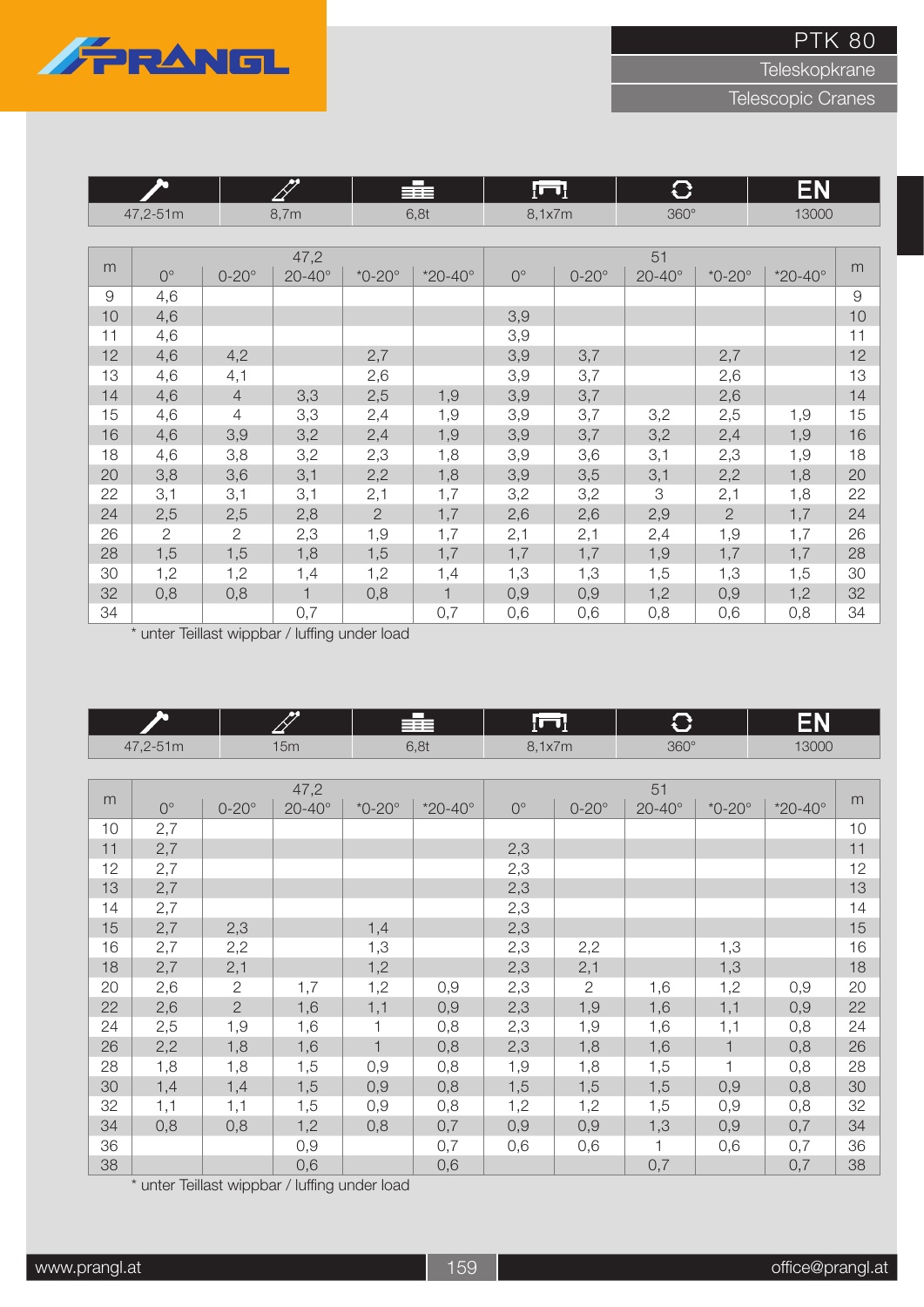Teleskopkrane



|                | hT          |             |             | 瞦           |             |             |             | $\mathbf C$           |                | EΝ                 |              |                |
|----------------|-------------|-------------|-------------|-------------|-------------|-------------|-------------|-----------------------|----------------|--------------------|--------------|----------------|
|                | $11-51m$    |             | 2m          |             | 19,3t       |             | 8,1x7m      |                       | $360^\circ$    |                    | 13000        |                |
|                |             |             |             |             |             |             |             |                       |                |                    |              |                |
| m              | 11          | 15,15       | 19,25       | 23,3        | 27,21       | 31          | 35,15       | 39,25                 | 43,3           | 47,21              | 51           |                |
|                | $0^{\circ}$ | $0^{\circ}$ | $0^{\circ}$ | $0^{\circ}$ | $0^{\circ}$ | $0^{\circ}$ | $0^{\circ}$ | $0^{\circ}$           | $0^{\circ}$    | $0^{\circ}$        | $0^{\circ}$  | m              |
| $\overline{4}$ | 10          |             |             |             |             |             |             |                       |                |                    |              | $\overline{4}$ |
| 5              | 10          |             |             |             |             |             |             |                       |                |                    |              | 5              |
| $\,$ 6 $\,$    | 10          | 10          |             |             |             |             |             |                       |                |                    |              | $\,$ 6 $\,$    |
| $\overline{7}$ | 10          | 10          |             |             |             |             |             |                       |                |                    |              | $\overline{7}$ |
| $\,8\,$        | 10          | 10          | 10          |             |             |             |             |                       |                |                    |              | $\,8\,$        |
| $\Theta$       | 10          | 10          | 10          | 10          |             |             |             |                       |                |                    |              | $\overline{9}$ |
| 10             | 10          | 10          | 10          | 10          |             |             |             |                       |                |                    |              | 10             |
| 11             |             | 10          | 10          | 10          | 10          |             |             |                       |                |                    |              | 11             |
| 12             |             | 10          | 10          | 10          | 10          |             |             |                       |                |                    |              | 12             |
| 13             |             | 10          | 10          | 10          | 10          | 10          |             |                       |                |                    |              | 13             |
| 14             |             | 10          | 10          | 10          | 10          | 10          | 10          |                       |                |                    |              | 14             |
| 15             |             |             | 10          | 10          | 10          | 10          | 10          |                       |                |                    |              | 15             |
| 16             |             |             | 10          | 10          | 10          | 10          | 10          | 10                    |                |                    |              | 16             |
| 18             |             |             |             | 9,3         | 9,1         | 8,8         | 8,4         | 8,3                   | 8,3            |                    |              | 18             |
| 20<br>22       |             |             |             | 7,9         | 7,7         | 7,3         | 6,9         | 6,9                   | $\overline{7}$ | 6,9<br>$\,$ 6 $\,$ |              | 20             |
| 24             |             |             |             |             | 6,5         | 6,1         | 5,8         | 5,7                   | 5,8            |                    | 5,9          | 22<br>24       |
| 26             |             |             |             |             | 5,6         | 5,2<br>4,4  | 4,8<br>4,1  | 4,9                   | 4,9<br>4,3     | 5,2                | 5,3<br>4,5   | 26             |
| 28             |             |             |             |             |             | 3,8         | 3,5         | 4,4<br>$\overline{4}$ | 3,9            | 4,7<br>4,1         | 3,8          | 28             |
| 30             |             |             |             |             |             |             | 3,3         | 3,7                   | 3,6            | 3,6                | 3,3          | 30             |
| 32             |             |             |             |             |             |             | 3           | 3,4                   | 3,3            | 3,1                | 2,8          | 32             |
| 34             |             |             |             |             |             |             |             | 3,1                   | 2,9            | 2,7                | 2,4          | 34             |
| 36             |             |             |             |             |             |             |             | 2,7                   | 2,5            | $2,3$              | $\mathbf{2}$ | 36             |
| 38             |             |             |             |             |             |             |             |                       | 2,2            | $\overline{2}$     | 1,7          | 38             |
| 40             |             |             |             |             |             |             |             |                       | 1,9            | 1,7                | 1,4          | 40             |
| 42             |             |             |             |             |             |             |             |                       |                | 1,4                | 1,1          | 42             |
| 44             |             |             |             |             |             |             |             |                       |                | 1,2                | 0,9          | 44             |
| 46             |             |             |             |             |             |             |             |                       |                |                    | 0,7          | 46             |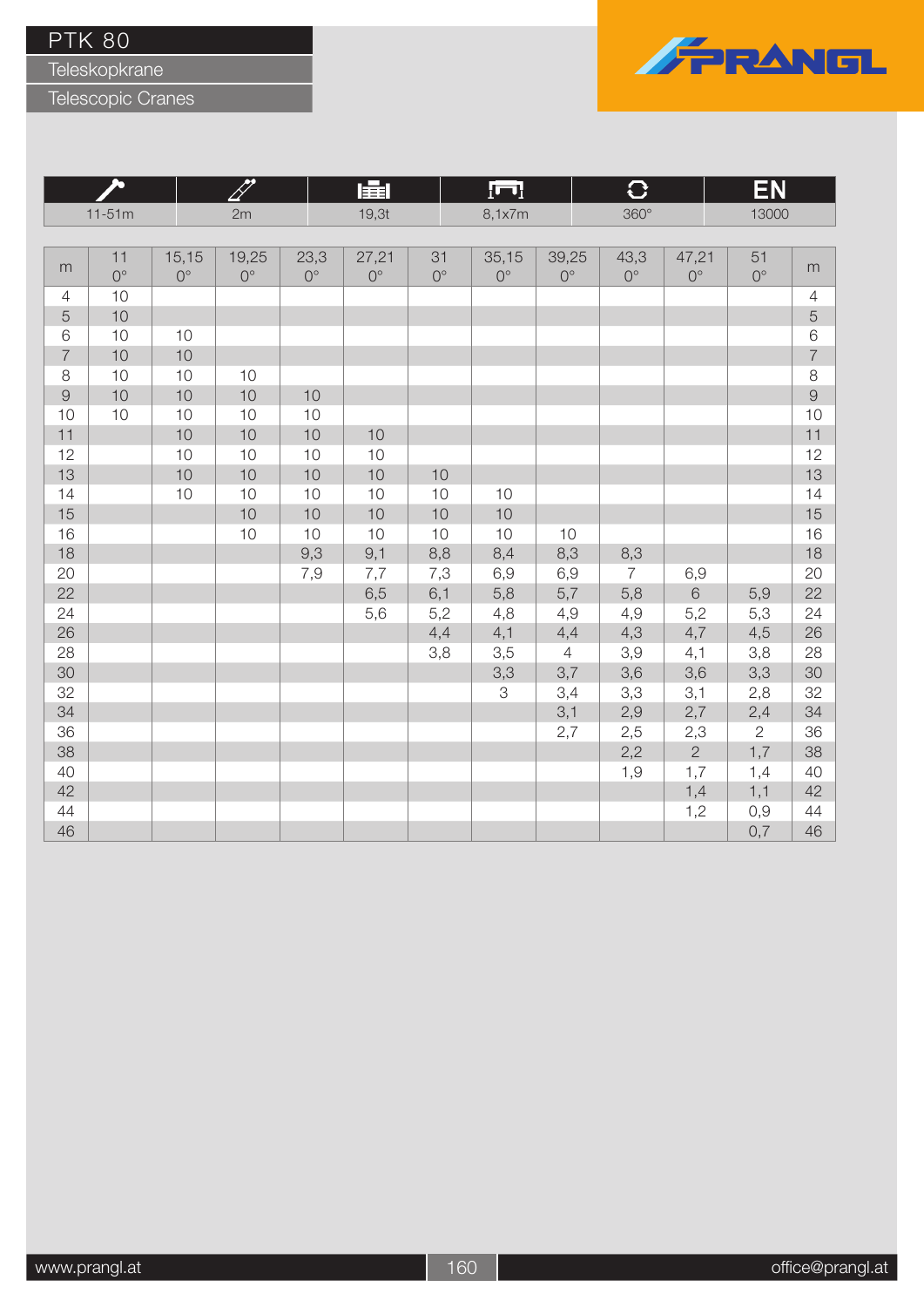

Teleskopkrane

|                |                    |                       |                       |                      | 肁                     |                    | l o                   |                       | $\overline{\textbf{C}}$ |                       | EN                 |                |
|----------------|--------------------|-----------------------|-----------------------|----------------------|-----------------------|--------------------|-----------------------|-----------------------|-------------------------|-----------------------|--------------------|----------------|
|                | $11 - 51m$         |                       | 2m                    |                      | 19,3t                 |                    | 8,1x7m                |                       | $360^\circ$             |                       | 13000              |                |
|                |                    |                       |                       |                      |                       |                    |                       |                       |                         |                       |                    |                |
| m              | 11<br>$40^{\circ}$ | 15,15<br>$40^{\circ}$ | 19,25<br>$40^{\circ}$ | 23,3<br>$40^{\circ}$ | 27,21<br>$40^{\circ}$ | 31<br>$40^{\circ}$ | 35,15<br>$40^{\circ}$ | 39,25<br>$40^{\circ}$ | 43,3<br>$40^{\circ}$    | 47,21<br>$40^{\circ}$ | 51<br>$40^{\circ}$ | m              |
| 3              | 10                 | 10                    | 10                    |                      |                       |                    |                       |                       |                         |                       |                    | 3              |
| $\overline{4}$ | 10                 | 10                    | 10                    | 10                   |                       |                    |                       |                       |                         |                       |                    | $\overline{4}$ |
| 5              | 10                 | 10                    | 10                    | 10                   | 10                    | 10                 |                       |                       |                         |                       |                    | 5              |
| 6              | 10                 | 10                    | 10                    | 10                   | 10                    | 10                 | 10                    |                       |                         |                       |                    | $\sqrt{6}$     |
| 7              | 10                 | 10                    | 10                    | 10                   | 10                    | 10                 | 10                    | 10                    |                         |                       |                    | $\overline{7}$ |
| 8              | 10                 | 10                    | 10                    | 10                   | 10                    | 10                 | 10                    | 10                    | 8,9                     | 6,9                   |                    | $\,8\,$        |
| $\Theta$       | 10                 | 10                    | 10                    | 10                   | 10                    | 10                 | 10                    | 10                    | 8,9                     | 6,9                   | 5,5                | $\Theta$       |
| 10             |                    | 10                    | 10                    | 10                   | 10                    | 10                 | 10                    | 10                    | 8,9                     | 6,9                   | 5,5                | 10             |
| 11             |                    | 10                    | 10                    | 10                   | 10                    | 10                 | 10                    | 10                    | 8,9                     | 6,9                   | 5,5                | 11             |
| 12             |                    | 10                    | 10                    | 10                   | 10                    | 10                 | 10                    | 10                    | 8,9                     | 6,9                   | 5,5                | 12             |
| 13             |                    |                       | 10                    | 10                   | 10                    | 10                 | 10                    | 10                    | 8,9                     | 6,9                   | 5,5                | 13             |
| 14             |                    |                       | 10                    | 10                   | 10                    | 10                 | 10                    | 10                    | 8,9                     | 6,9                   | 5,5                | 14             |
| 15             |                    |                       | 10                    | 10                   | 10                    | 10                 | 10                    | 10                    | 8,9                     | 6,9                   | 5,5                | 15             |
| 16             |                    |                       | 10                    | 9,9                  | 10                    | 10                 | 10                    | 10                    | 8,9                     | 6,9                   | 5,5                | 16             |
| 18             |                    |                       |                       | 9,2                  | 9,3                   | 8,9                | 8,6                   | 8,5                   | 8,2                     | 6,9                   | 5,5                | 18             |
| 20             |                    |                       |                       |                      | 7,8                   | 7,4                | 7,1                   | 7,1                   | 7,2                     | 6,8                   | 5,5                | 20             |
| 22             |                    |                       |                       |                      | 6,6                   | 6,3                | 5,9                   | 5,9                   | $\,$ 6 $\,$             | 6,2                   | 5,5                | 22             |
| 24             |                    |                       |                       |                      |                       | 5,3                | 5                     | 4,9                   | 5                       | 5,2                   | 5,4                | 24             |
| 26             |                    |                       |                       |                      |                       | 4,5                | 4,2                   | 4,4                   | 4,3                     | 4,7                   | 4,6                | 26             |
| 28             |                    |                       |                       |                      |                       |                    | 3,5                   | $\overline{4}$        | 3,9                     | 4,2                   | $\overline{4}$     | 28             |
| 30             |                    |                       |                       |                      |                       |                    |                       | 3,7                   | 3,6                     | 3,7                   | 3,4                | 30             |
| 32             |                    |                       |                       |                      |                       |                    |                       | 3,4                   | 3,3                     | 3,2                   | 2,9                | 32             |
| 34             |                    |                       |                       |                      |                       |                    |                       |                       | 2,9                     | 2,7                   | 2,5                | 34             |
| 36             |                    |                       |                       |                      |                       |                    |                       |                       | 2,6                     | 2,4                   | 2,1                | 36             |
| 38             |                    |                       |                       |                      |                       |                    |                       |                       |                         | $\overline{2}$        | 1,8                | 38             |
| 40             |                    |                       |                       |                      |                       |                    |                       |                       |                         |                       | 1,5                | 40             |
| 42             |                    |                       |                       |                      |                       |                    |                       |                       |                         |                       | 1,2                | 42             |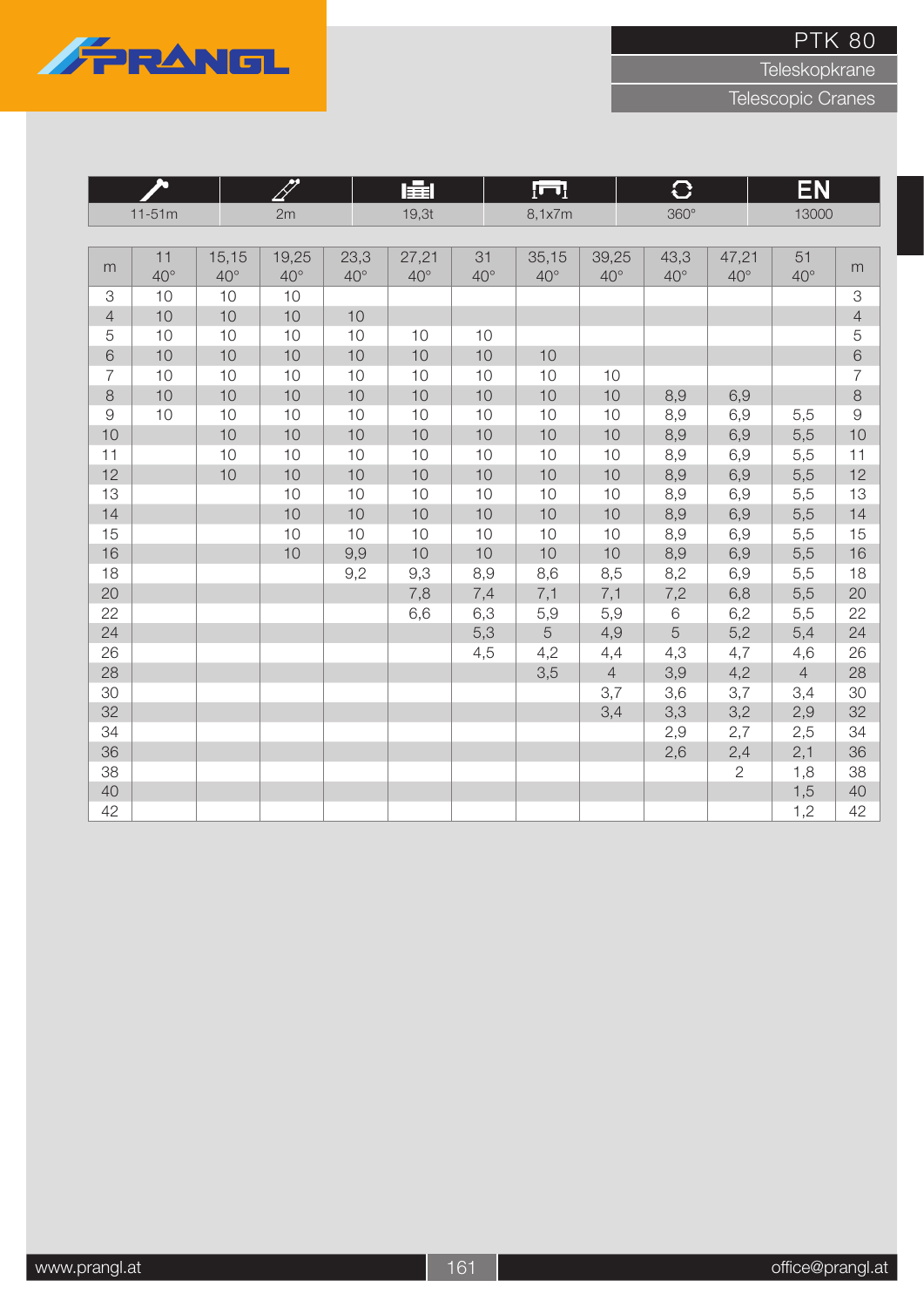Teleskopkrane



|                |                   | hT                   |                      |                     | HEE                  |                   | <u>ru</u>            |                      | G                          |                           | EN                |                |
|----------------|-------------------|----------------------|----------------------|---------------------|----------------------|-------------------|----------------------|----------------------|----------------------------|---------------------------|-------------------|----------------|
|                | $11 - 51m$        |                      | 2m                   |                     | 6,8t                 |                   | 8,1x7m               |                      | $360^\circ$                |                           | 13000             |                |
|                |                   |                      |                      |                     |                      |                   |                      |                      |                            |                           |                   |                |
| m              | 11<br>$0^{\circ}$ | 15,15<br>$0^{\circ}$ | 19,25<br>$0^{\circ}$ | 23,3<br>$0^{\circ}$ | 27,21<br>$0^{\circ}$ | 31<br>$0^{\circ}$ | 35,15<br>$0^{\circ}$ | 39,25<br>$0^{\circ}$ | 43,3<br>$\mathsf{O}^\circ$ | 47,21<br>$0^{\circ}$      | 51<br>$0^{\circ}$ | m              |
| $\overline{4}$ | 10                |                      |                      |                     |                      |                   |                      |                      |                            |                           |                   | $\overline{4}$ |
| $\overline{5}$ | $10$              |                      |                      |                     |                      |                   |                      |                      |                            |                           |                   | 5              |
| $\,$ 6 $\,$    | 10                | $10$                 |                      |                     |                      |                   |                      |                      |                            |                           |                   | $\,6$          |
| $\overline{7}$ | $10$              | $10$                 |                      |                     |                      |                   |                      |                      |                            |                           |                   | $\overline{7}$ |
| $\,8\,$        | 10                | $10$                 | 10                   |                     |                      |                   |                      |                      |                            |                           |                   | $\,8\,$        |
| $\Theta$       | $10$              | $10$                 | $10$                 | $10$                |                      |                   |                      |                      |                            |                           |                   | $\Theta$       |
| $10$           | 10                | $10$                 | $10$                 | $10$                |                      |                   |                      |                      |                            |                           |                   | 10             |
| 11             |                   | $10$                 | $10$                 | $10$                | $10$                 |                   |                      |                      |                            |                           |                   | 11             |
| 12             |                   | $10$                 | $10$                 | $10$                | $10$                 |                   |                      |                      |                            |                           |                   | 12             |
| 13             |                   | 9,6                  | 10                   | 10                  | 10                   | 9,4               |                      |                      |                            |                           |                   | 13             |
| 14             |                   | 8,6                  | 9,1                  | 9,1                 | 8,9                  | 8,4               | 7,7                  |                      |                            |                           |                   | 14             |
| 15             |                   |                      | 8,1                  | 8,1                 | 7,9                  | 7,5               | $\overline{7}$       |                      |                            |                           |                   | 15             |
| 16             |                   |                      | 7,2                  | 7,2                 | $\overline{7}$       | 6,7               | 6,7                  | 7,2                  |                            |                           |                   | 16             |
| 18             |                   |                      |                      | $\,6\,$             | 5,7                  | $\,6\,$           | $\,6\,$              | 6,1                  | 5,7                        |                           |                   | 18             |
| 20             |                   |                      |                      | 5,2                 | 4,6                  | 5,3               | 5,2                  | 5                    | 4,8                        | 4,4                       |                   | 20             |
| 22             |                   |                      |                      |                     | 4,2                  | 4,4               | 4,3                  | 4,2                  | $\overline{4}$             | 3,6                       | 3,1               | 22             |
| 24             |                   |                      |                      |                     | 3,6                  | 3,7               | 3,6                  | 3,5                  | 3,2                        | $\ensuremath{\mathsf{3}}$ | 2,5               | 24             |
| 26             |                   |                      |                      |                     |                      | 3,1               | $\mbox{3}$           | 2,9                  | 2,7                        | 2,4                       | $\overline{2}$    | 26             |
| 28             |                   |                      |                      |                     |                      | 2,6               | 2,5                  | 2,4                  | 2,2                        | $\mathbf{2}$              | 1,6               | 28             |
| 30             |                   |                      |                      |                     |                      |                   | 2,1                  | $\overline{2}$       | 1,8                        | 1,5                       | 1,2               | 30             |
| 32             |                   |                      |                      |                     |                      |                   | 1,7                  | 1,6                  | 1,4                        | 1,2                       | 0,9               | 32             |
| 34             |                   |                      |                      |                     |                      |                   |                      | 1,3                  | 1,1                        | 0,9                       |                   | 34             |
| 36             |                   |                      |                      |                     |                      |                   |                      | $\mathbf{1}$         | 0,8                        | 0,6                       |                   | 36             |
| 38             |                   |                      |                      |                     |                      |                   |                      |                      | 0,6                        |                           |                   | 38             |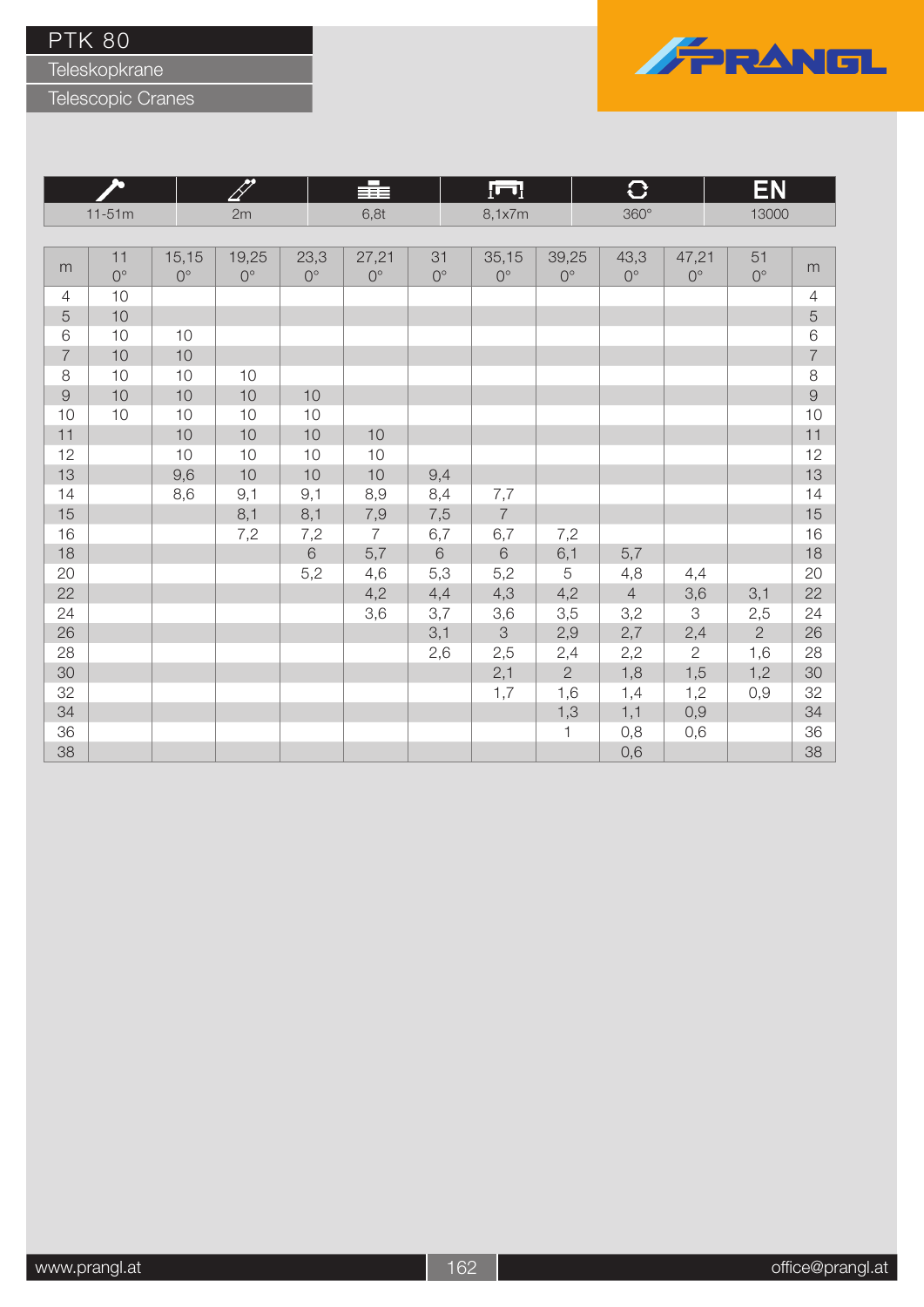

Teleskopkrane

|                |                    |                       |                       |                      | ≢                     |                    | łШ                    |                       | $\overline{C}$       |                       | EN                 |                |
|----------------|--------------------|-----------------------|-----------------------|----------------------|-----------------------|--------------------|-----------------------|-----------------------|----------------------|-----------------------|--------------------|----------------|
|                | $11-51m$           |                       | 2m                    |                      | 6,8t                  |                    | 8,1x7m                |                       | $360^\circ$          |                       | 13000              |                |
|                |                    |                       |                       |                      |                       |                    |                       |                       |                      |                       |                    |                |
| m              | 11<br>$40^{\circ}$ | 15,15<br>$40^{\circ}$ | 19,25<br>$40^{\circ}$ | 23,3<br>$40^{\circ}$ | 27,21<br>$40^{\circ}$ | 31<br>$40^{\circ}$ | 35,15<br>$40^{\circ}$ | 39,25<br>$40^{\circ}$ | 43,3<br>$40^{\circ}$ | 47,21<br>$40^{\circ}$ | 51<br>$40^{\circ}$ | m              |
| 3              | 10                 | 10                    | 10                    |                      |                       |                    |                       |                       |                      |                       |                    | 3              |
| $\overline{4}$ | 10                 | 10                    | 10                    | 10                   |                       |                    |                       |                       |                      |                       |                    | $\overline{4}$ |
| 5              | 10                 | 10                    | 10                    | 10                   | 10                    | 10                 |                       |                       |                      |                       |                    | 5              |
| 6              | 10                 | 10                    | 10                    | 10                   | 10                    | 10                 | 10                    |                       |                      |                       |                    | $\sqrt{6}$     |
| 7              | 10                 | 10                    | 10                    | 10                   | 10                    | 10                 | 10                    | 10                    |                      |                       |                    | $\overline{7}$ |
| 8              | 10                 | 10                    | 10                    | 10                   | 10                    | 10                 | 10                    | 10                    | 8,9                  | 6,9                   |                    | $\,8\,$        |
| $\mathcal{G}$  | 10                 | 10                    | 10                    | 10                   | 10                    | 10                 | 10                    | 10                    | 8,9                  | 6,9                   | 5,5                | $\mathcal{G}$  |
| 10             |                    | 10                    | 10                    | 10                   | 10                    | 10                 | 10                    | 10                    | 8,9                  | 6,9                   | 5,5                | 10             |
| 11             |                    | 10                    | 10                    | 10                   | 10                    | 10                 | 10                    | 10                    | 8,9                  | 6,9                   | 5,5                | 11             |
| 12             |                    | 10                    | 10                    | 10                   | 10                    | 10                 | 10                    | 9,6                   | 8,9                  | 6,9                   | 5,5                | 12             |
| 13             |                    |                       | 10                    | 10                   | 10                    | 9,7                | 8,9                   | 8,5                   | 8,4                  | 6,9                   | 5,5                | 13             |
| 14             |                    |                       | 9,2                   | 9,3                  | 9,2                   | 8,7                | 8                     | 7,8                   | 7,7                  | 6,9                   | 5,5                | 14             |
| 15             |                    |                       | 8,2                   | 8,3                  | 8,1                   | 7,7                | 7,1                   | 7,4                   | 7,4                  | 6,7                   | 5,5                | 15             |
| 16             |                    |                       | 7,3                   | 7,4                  | 7,2                   | 6,9                | 6,7                   | 7,1                   | 7,1                  | 6,5                   | 5,5                | 16             |
| 18             |                    |                       |                       | 6                    | 5,8                   | 5,9                | 6                     | 6,3                   | 5,9                  | 5,5                   | 5                  | 18             |
| 20             |                    |                       |                       |                      | 4,7                   | 5,2                | 5,3                   | 5,2                   | 4,9                  | 4,5                   | 4,1                | 20             |
| 22             |                    |                       |                       |                      | 4,2                   | 4,5                | 4,4                   | 4,3                   | 4,1                  | 3,8                   | 3,3                | 22             |
| 24             |                    |                       |                       |                      |                       | 3,8                | 3,7                   | 3,6                   | 3,4                  | 3,1                   | 2,7                | 24             |
| 26             |                    |                       |                       |                      |                       | 2,2                | 3,1                   | 3                     | 2,8                  | 2,6                   | 2,2                | 26             |
| 28             |                    |                       |                       |                      |                       |                    | 2,6                   | 2,5                   | 2,3                  | 2,1                   | 1,7                | 28             |
| 30             |                    |                       |                       |                      |                       |                    |                       | $\overline{2}$        | 1,8                  | 1,6                   | 1,3                | 30             |
| 32             |                    |                       |                       |                      |                       |                    |                       | 1,7                   | 1,5                  | 1,3                   | $\mathbf{1}$       | 32             |
| 34             |                    |                       |                       |                      |                       |                    |                       |                       | 1,1                  | 0,9                   | 0,7                | 34             |
| 36             |                    |                       |                       |                      |                       |                    |                       |                       | 0,9                  | 0,7                   |                    | 36             |